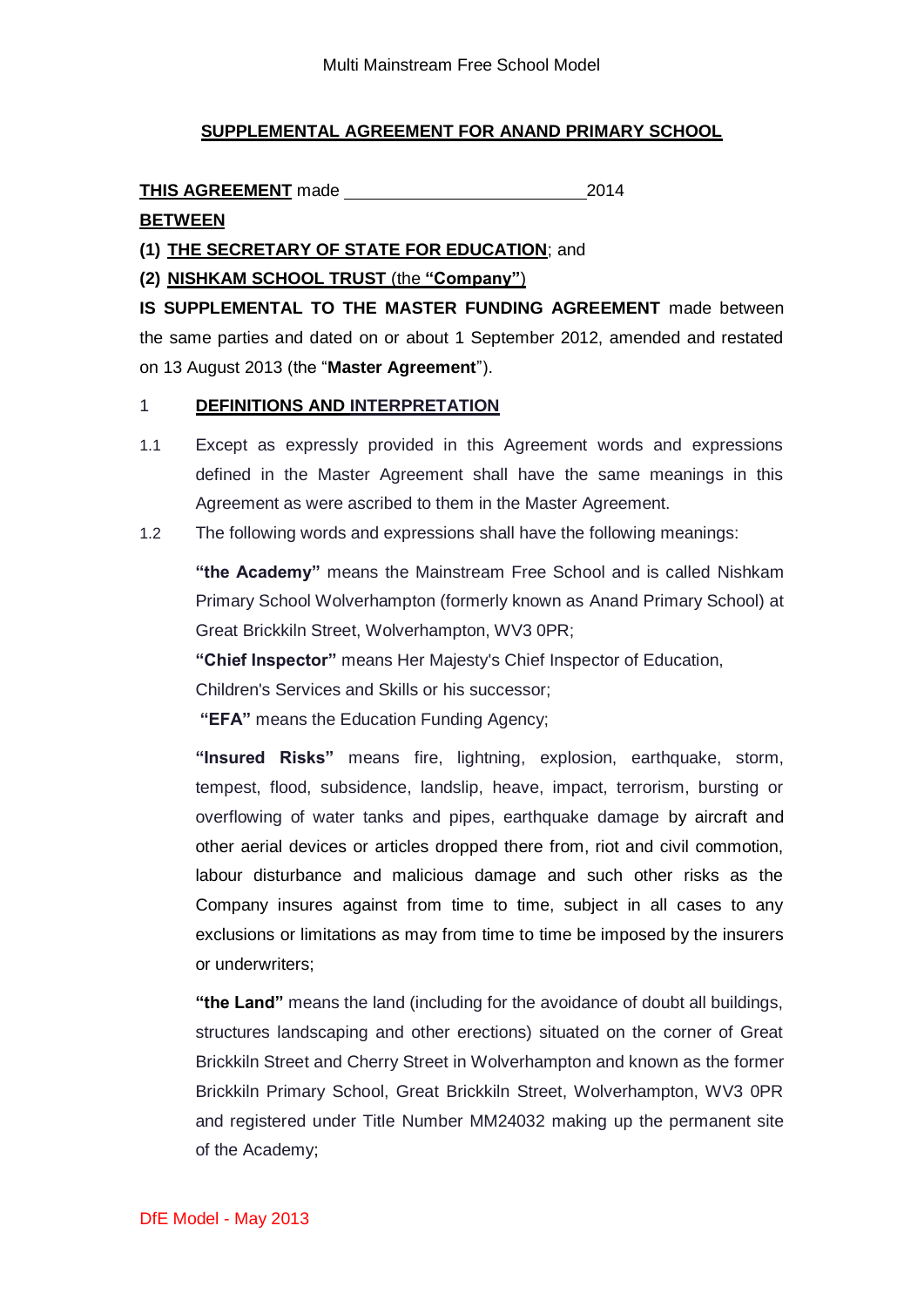**"the Lease"** means the leasehold agreement between the Company and any third party in respect of the site upon which the Academy is situated;

Any reference to **"Secretary of State"** includes a reference to the EFA acting on the Secretary of State's behalf.

**"Start-up period"** means up to a maximum of 7 Academy Financial Years and covers the period up to and including the first Academy Financial Year in which all age groups are present at the Academy (that is, all the pupil cohorts relevant to the age-range of the Academy will have some pupils present).

**"Termination Notice"** means a notice sent by the Secretary of State to the Company terminating this Agreement on the date specified in the notice.

1.3 Reference in this Agreement to clauses and Annexes shall, unless otherwise stated, be to clauses and annexes of this Agreement.

# 2 **THE ACADEMY**

- 2.1 The Company will maintain, and carry on or provide for the carrying on of the Academy in accordance with the Master Agreement and this Agreement.
- 2.2 The curriculum provided by the Academy to pupils up to the age of 16 shall be broad and balanced.
- 2.3 The requirements for the admission of pupils to the Academy are set out at Annex 1.
- 2.3A) The Company must ensure that so far as is reasonably practicable and consistent with clause 27 of the Master Agreement and the Equality Act 2010, the policies and practices adopted by the Academy (in particular regarding curriculum, uniform and school food) enable pupils of all faiths and none to play a full part in the life of the Academy, and do not disadvantage pupils or parents of any faith or none. For the avoidance of doubt, this requirement applies irrespective of the proportion of pupils of any faiths or none currently attending or predicted to join the school.

# **ACADEMY OPENING DATE**

- 2.4 The Academy opened as a school on 2 September 2013.
- 2.5 The planned capacity of the Academy is 420 in the age range 4-11.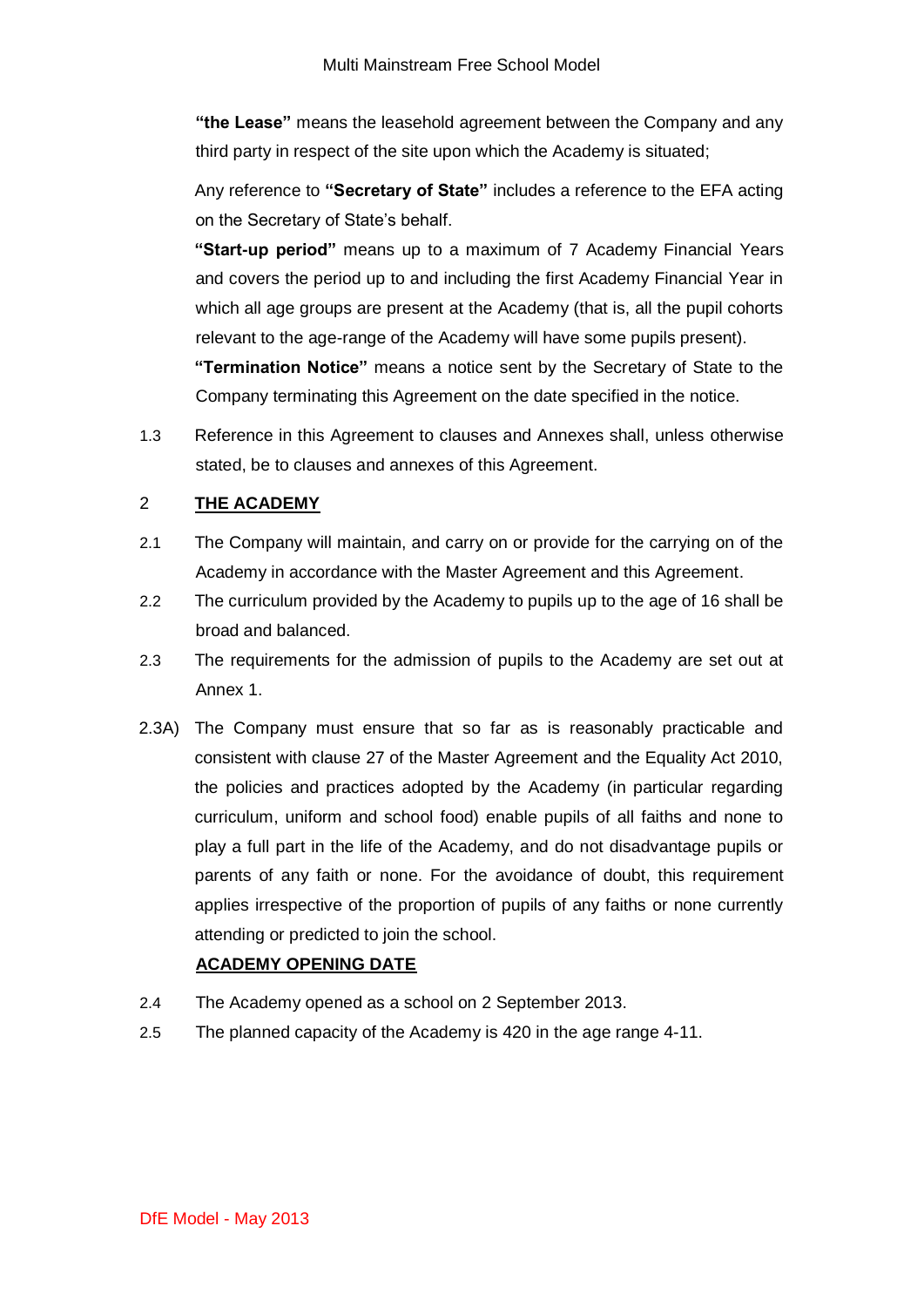# **RUNNING OF THE ACADEMY**

### **Pupils**

2.6 The relevant clauses in the Master Agreement and Annex B shall only apply insofar as the relevant provisions of the Children and Families Act 2014 relating to SEN and disability do not apply to Academies and Free Schools.

### **School meals**

Clauses 32 and 33 of the Master Agreement are disapplied and replaced with the following clauses 2.7, 2.8 and 2.9.

- 2.7 The Company must provide school lunches and free school lunches in accordance with the provisions of sections 512(3) and 512ZB(1) of the Education Act 1996 as if references in sections 512 and 512ZB to a local authority were to the Company and as if references to a school maintained by a local authority were to the Academy.
- 2.8 Not used.
- 2.9 Where the Company provides milk to pupils at the Academy, it must be provided free of charge to pupils at the Academy who would be eligible for free milk if they were pupils at a maintained school.

#### **Governance**

- 2.10 The Company must provide to the Secretary of State the names of all new or replacement Directors and members of the Company, stating whether they have been appointed or elected, the date of their appointment or election and, where applicable, the name of the Director or member they replaced as soon as is practicable and in any event within 14 days of their appointment or election.
- 2.11 The Company must not appoint any new or replacement Directors or members until it has first informed them, and they have agreed, that their names will be shared with the Secretary of State to enable him to assess their suitability.

### **Pupil Premium**

2.12 Not used.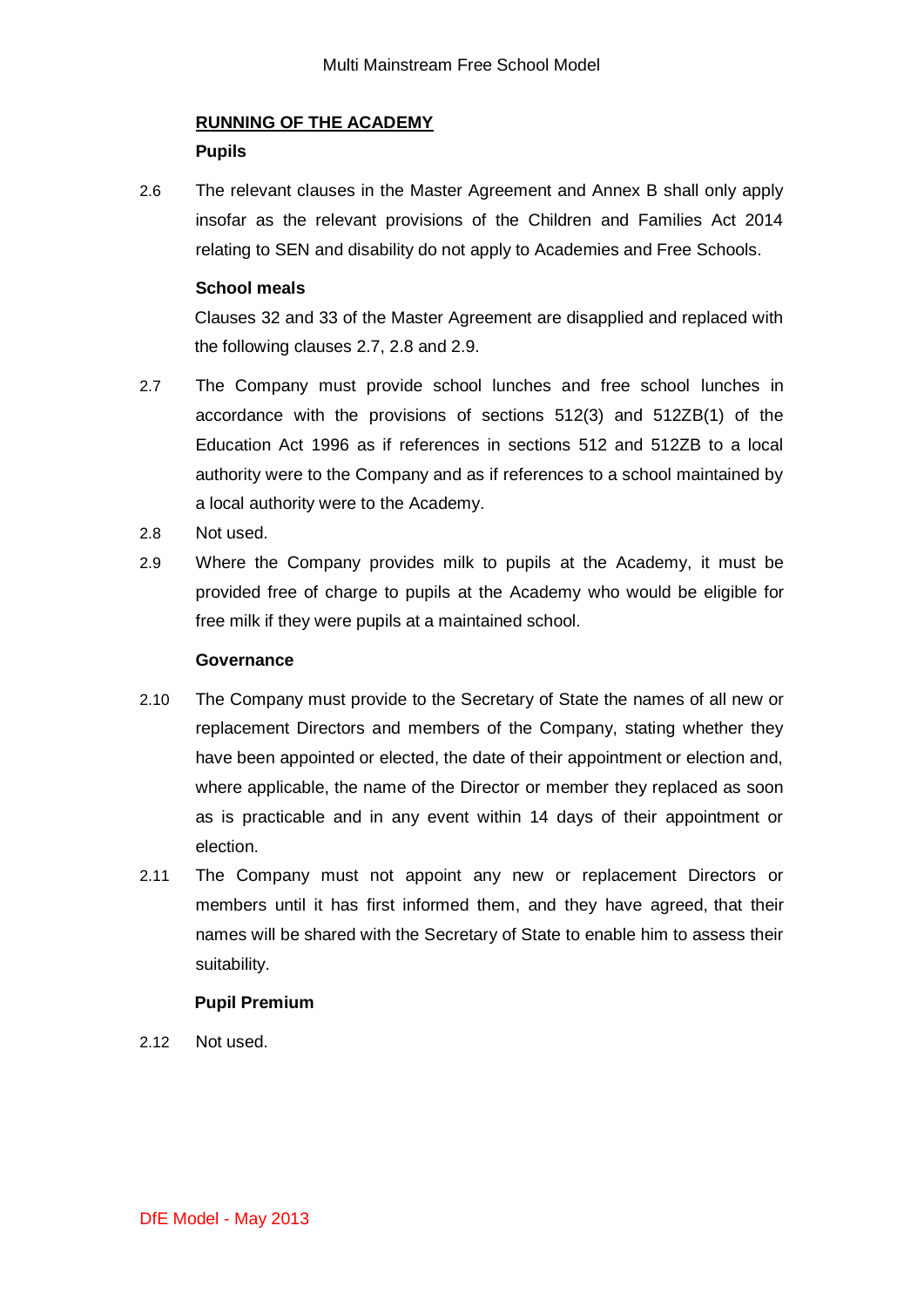### 3 **CAPITAL GRANT**

3.1 Pursuant to clause 35 of the Master Funding Agreement, the Secretary of State may, in his absolute discretion provide Capital Expenditure funding in accordance with any arrangements he considers appropriate.

## 4 **GAG AND EAG**

4.1 The Secretary of State agrees to pay GAG and EAG to the Company in relation to the Academy in accordance with the Master Agreement.

# 4A **ADDITIONAL FUNDING**

- 4A.1 Not used.
- 4A.2 The Secretary of State may pay further grant in the Start-up period, as determined and specified by him, for costs which cannot otherwise be met from GAG.

# 4B **LEASE**

- 4B.1 If the Company is in material breach of the provisions of the Lease or if it is reasonably foreseeable that the Company will be in material breach of the Lease, the Company shall forthwith give written notice to the Secretary of State specifying the exact nature of the material breach or reasonably foreseeable material breach and such notice shall set out the steps taken or to be taken by the Company to remedy the material breach or reasonably foreseeable material breach and, where appropriate, shall include the timescales relating to any remedial action.
- 4B. 2 The Company will at its own cost provide all information reasonably required by the Secretary of State in respect of any material breach or reasonably foreseeable material breach.
- 4B.3 Following the receipt by the Secretary of State of the written notice under clause 4B.1, if the Company does not take the necessary steps to remedy or prevent the breach referred to in the said notice within a reasonable time, then the Company shall permit the Secretary of State to take all such steps in conjunction with or instead of the Company as may be necessary to remedy or prevent the material breach referred to in the said notice. The Company shall, in such circumstances, use its best endeavours to assist the Secretary of State to remedy or prevent such material breach.
- 4B.4 The Company shall, within 14 days of receiving any order, notice, proposal, demand or any other requirement materially affecting the ability of the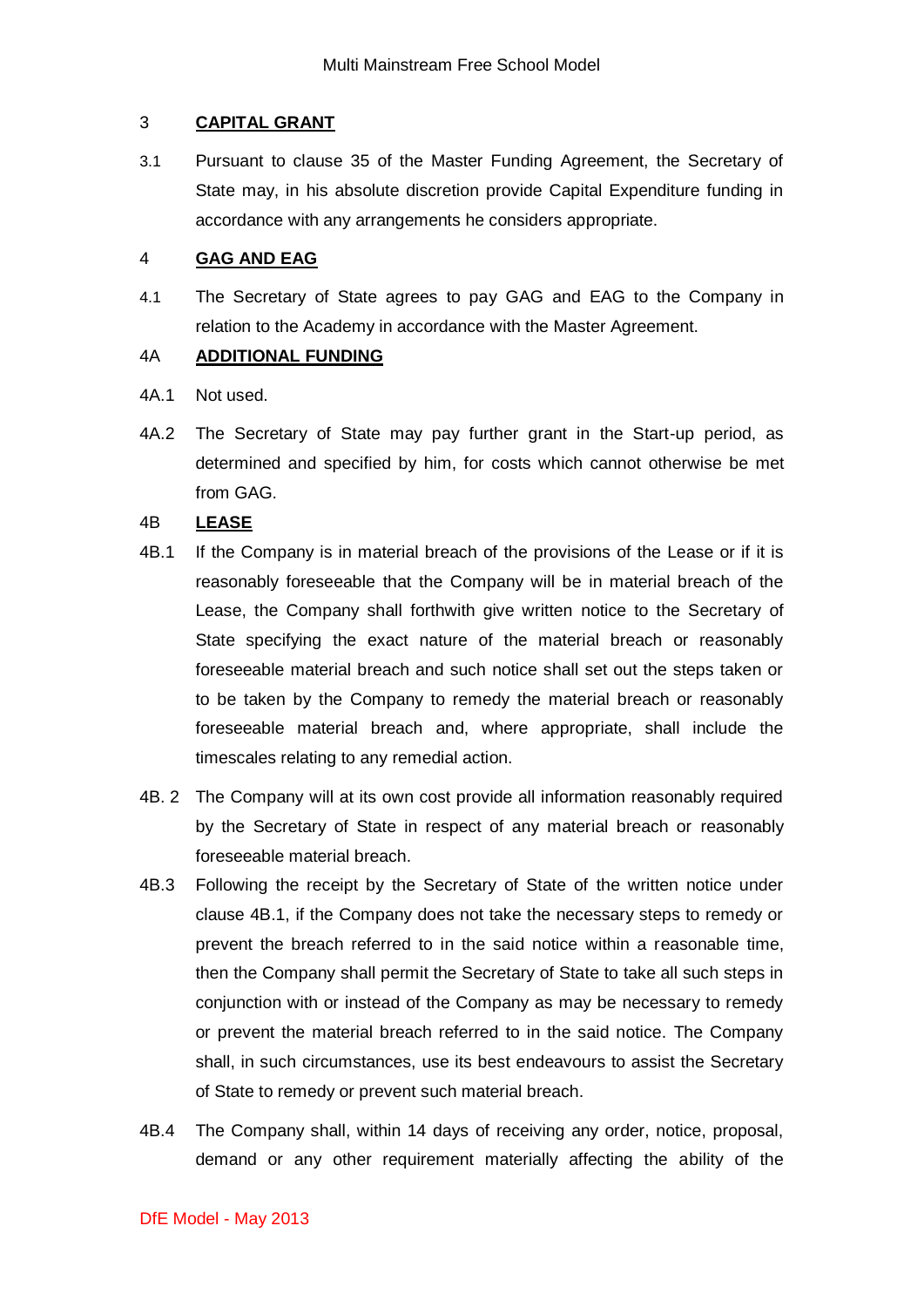Company to use the Land for the purposes of the Academy from any competent authority (including the Landlord), give full particulars by written notice to the Secretary of State and deliver to the Secretary of State copies of such documents as he may require. Such notice shall state what steps, if any actions are required, the Company intends to take in response to the order, notice, proposal, demand or other requirement affecting the Land.

- 4B.5 The Company will at its own cost provide all information reasonably required by the Secretary of State in respect of an order, notice, proposal, demand or any other requirement affecting the Land as referred to in clause 4B.4.
- 4B.6 Following the receipt by the Secretary of State of the written notice under clause 4B.4, the Company shall permit the Secretary of State to take all steps in conjunction with or instead of the Company as may be necessary to comply with any order, notice, proposal, demand or other requirement affecting the Land referred to in the said notice. The Company shall, in such circumstances, use all reasonable endeavours to assist the Secretary of State to take the appropriate required steps.

#### 5 **TERMINATION**

5.1 Either party may give not less than seven Academy Financial Years' written notice to terminate this Agreement, such notice to expire on 31 August 2020 or any subsequent anniversary of that date.

#### **Notice of Intention to Terminate by Company**

5.2 The Secretary of State shall, at a date preceding the start of each Academy Financial Year, provide to the Company an indication of the level of funding to be provided by the Secretary of State to the Company by way of GAG and EAG in the next following Academy Financial Year (the "Indicative Funding"). If the Company is of the opinion that, after receipt of the Indicative Funding for the next following Academy Financial Year (the "Critical Year") and of the taking into account all other resources available and likely to be available to the Academy, including such funds as are set out in clause 73 of the Master Agreement and such other funds as are and likely to be available to the Academy from other academies operated by the Company ("All Other Resources"), it is likely that the cost of running the Academy during the Critical Year would cause the Company, on the basis of the Indicative Funding, to become insolvent (and for this reason only) then the Company may give notice of its intention to terminate this Agreement at the end of the then current Academy Financial Year.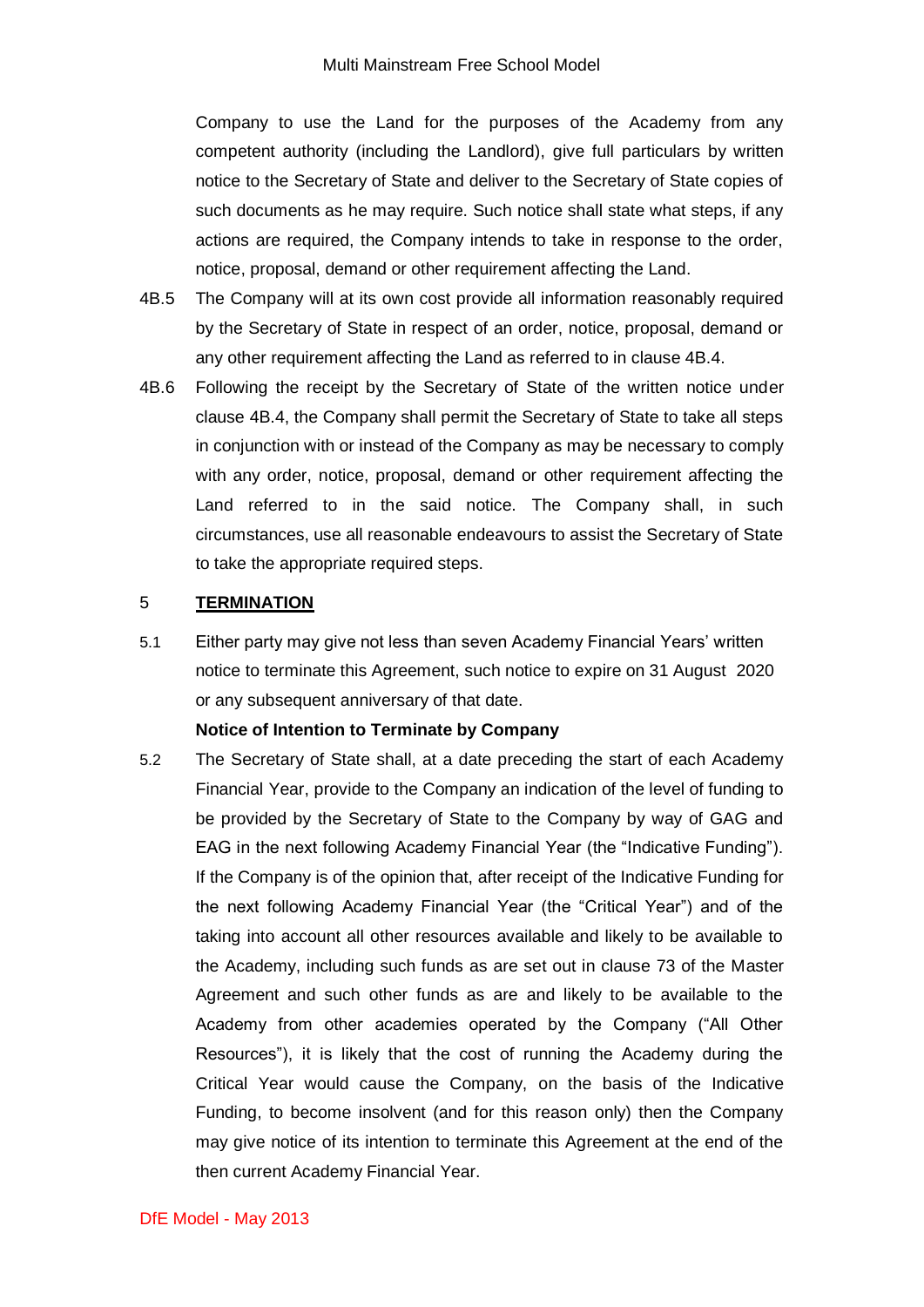- 5.3 Any notice given by the Company under clause 5.2 shall be in writing and shall be served on the Secretary of State not later than 28 February preceding the Critical Year or, if the Secretary of State shall not have given notice of the Indicative Funding to the Company on or before the date specified in clause 5.2 above, within six weeks after the Secretary of State shall have done so. The notice must specify:
	- 5.3.1. the grounds upon which the Company's opinion is based and include the evidence of those grounds and any professional accounting advice the Company has received and including a detailed statement of steps which the Company proposes to take with a view to ensuring that as soon as reasonably practicable the costs of running the Academy are reduced sufficiently to ensure that such costs are less than the Indicative Funding and All Other Resources and the period of time within which such steps will be taken; and
	- 5.3.2. the shortfall in the Critical Year between the Indicative Funding and All Other Resources expected to be available to the Company to run the Academy and the projected expenditure on the Academy; and
	- 5.3.3. a detailed budget of income and expenditure for the Academy during the Critical Year (the "**Projected Budget**").
- 5.4 Both parties undertake to use their best endeavours to agree whether or not the cost of running the Academy during the Critical Year would cause the Company, on the basis of the Indicative Funding and All Other Resources, to become insolvent. Both parties recognise that they will need to engage in a constructive dialogue at the time about how best to provide education for the pupils at the Academy and undertake to use their best endeavours to agree a practical solution to the problem.
- 5.5 If no agreement is reached by 30 April (or such other date as may be agreed between the parties) as to whether the cost of running the Academy during the Critical Year on the basis of the Indicative Funding and All Other Resources would cause the Company to become insolvent, then that question shall be referred to an independent expert (the "**Expert**") for resolution. The Expert's determination shall be final and binding on both parties. The Expert shall be requested to specify in his determination the amount of the shortfall in funding (the "**Shortfall**"). The Expert shall be an insolvency practitioner with significant professional experience of educational institutions or academies. If the parties fail to agree upon the appointment of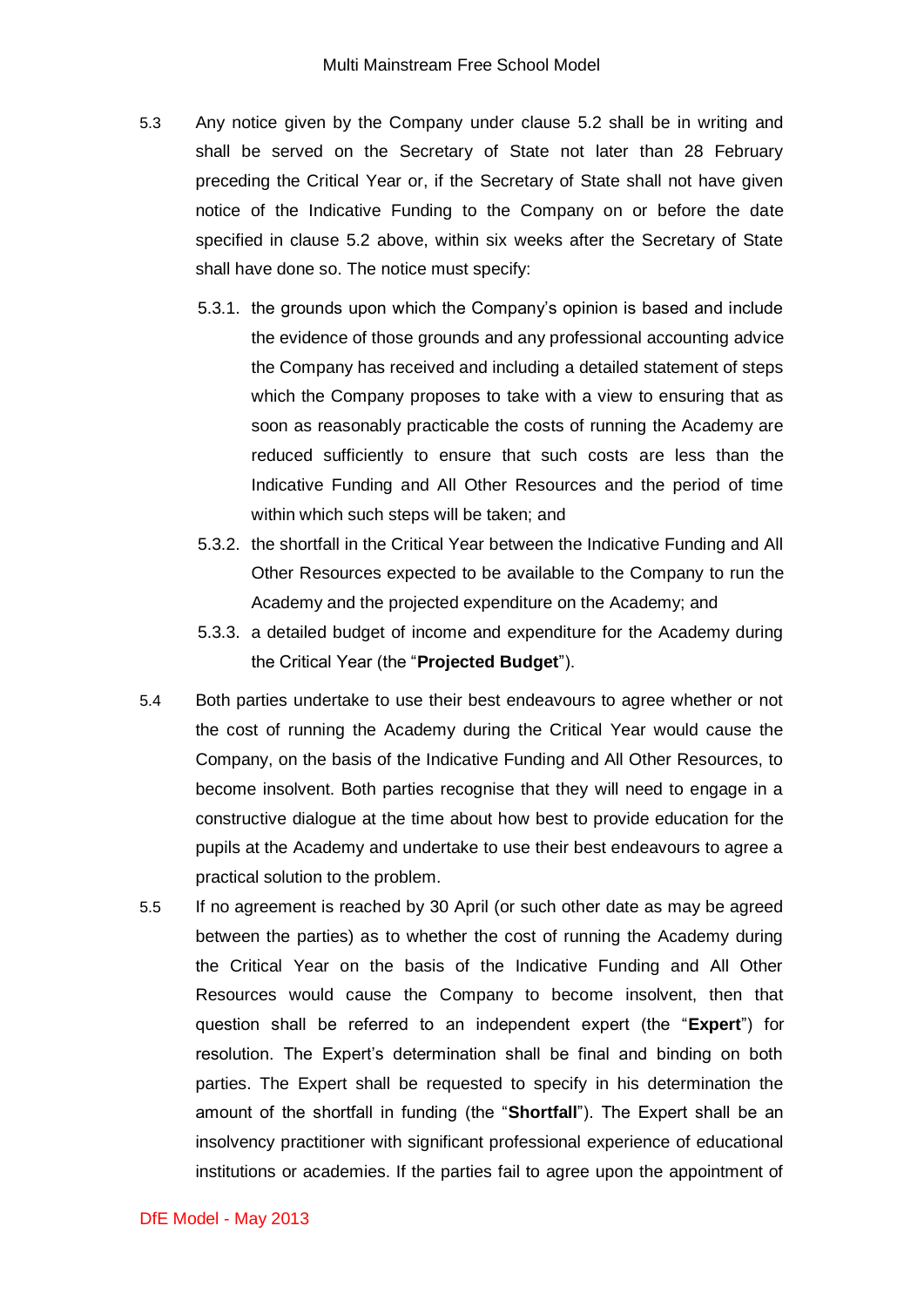the Expert then the Expert shall be appointed by the President for the time being of the Institute of Chartered Accountants in England and Wales. The Expert's fees shall be borne equally between the parties.

- 5.6 The Expert shall be required in reaching his determination to take account of advice from an educational specialist who is professionally familiar with the issues arising from the budget management of large schools. If the parties fail to agree upon the appointment of the educational specialist then the educational specialist shall be appointed by the Chairman for the time being of the Specialist Schools and Academies Trust. The educational specialist's fees shall be borne equally between the parties.
- 5.7 If the Expert determines that the cost of running the Academy during the Critical Year would cause the Company, on the basis of the Indicative Funding and All Other Resources, to become insolvent, and the Secretary of State shall not have agreed to provide sufficient additional funding to cover the Shortfall, then the Company shall be entitled to terminate this Agreement, by notice expiring on 31 August prior to the Critical Year. Any such notice shall be given within 21 days after (a) the Expert's determination shall have been given to the parties or (b), if later, the Secretary of State shall have given written notice of his refusal to provide sufficient additional funding for the Academy to cover the Shortfall.

### **Termination Warning Notice**

- 5.7A The Secretary of State shall be entitled to issue to the Company a written notice of his intention to terminate this Agreement ("Termination Warning Notice") where he considers that:
	- a) the Academy is no longer meeting the requirements set out in clause 12 of the Master Agreement (subject to clause 5.11)
	- b) the conditions and requirements set out in clauses 2.2 and 2.3 of this Agreement and clauses 13-34C of the Master Agreement (where applicable to a Mainstream Free School) are no longer being met;
	- c) the standards of performance of pupils at the Academy are unacceptably low;
	- d) there has been a serious breakdown in the way the Academy is managed or governed;
	- e) the safety of pupils is threatened (whether by breakdown of discipline or otherwise); or
	- f) the Company is otherwise in material breach of the provisions of this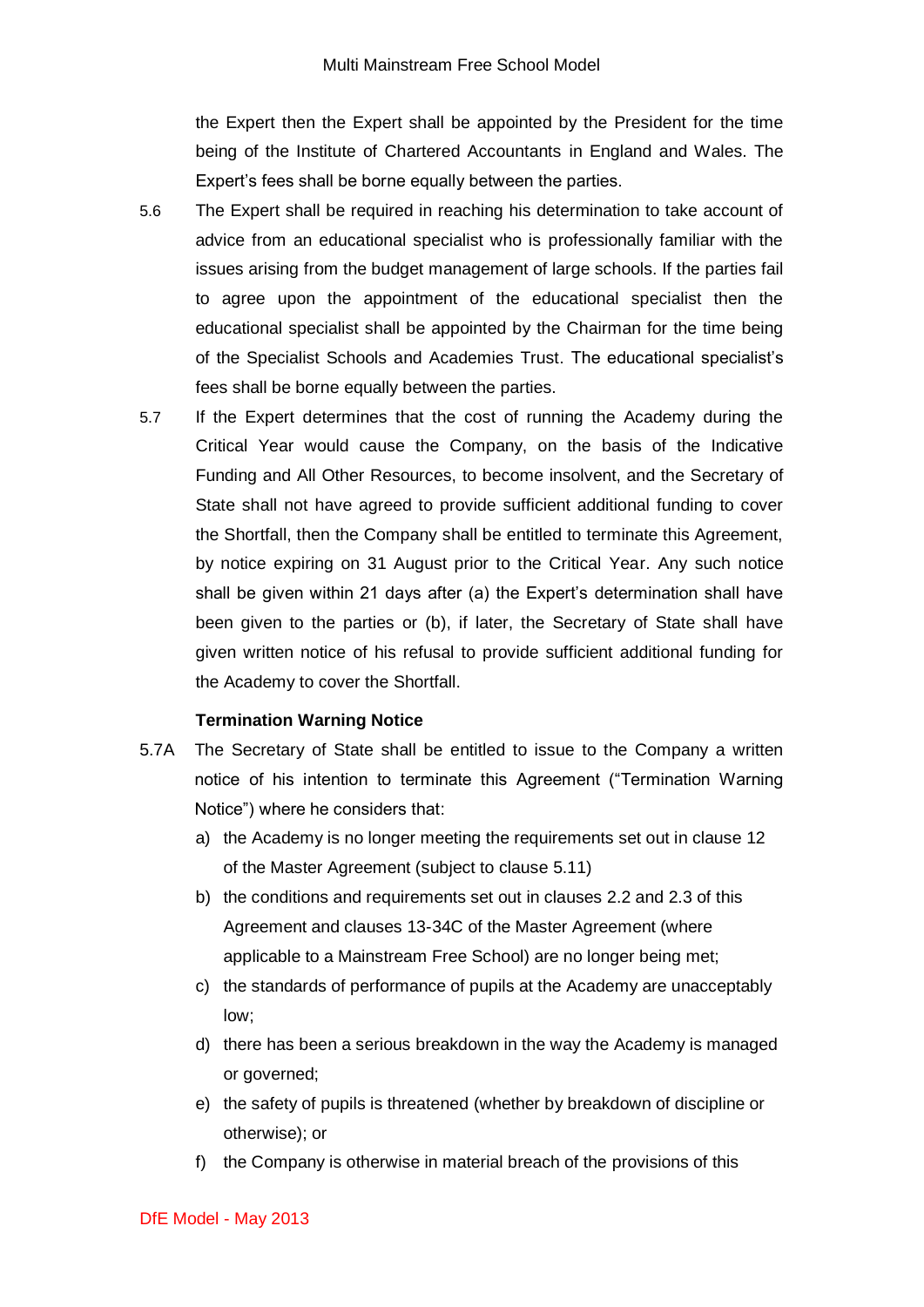Agreement.

- 5.7B A Termination Warning Notice issued by the Secretary of State in accordance with clause 5.7A shall specify:
	- a) reasons for the Secretary of State's issue of the Termination Warning Notice;
	- b) the remedial measures which the Secretary of State requires the Company to carry out, with associated deadlines, in order to rectify the defaults identified ("Specified Remedial Measures"); and
	- c) the date by which the Company must respond to the Termination Warning Notice providing its representations with regard thereto and/or confirm that it accepts and agrees to undertake the Specified Remedial Measures.
- 5.7C The Secretary of State shall consider any response and representations from the Company which are received by the date specified in accordance with clause 5.7Bc) and shall confirm whether he considers that:
	- a) in light of the Company's representations in response to the Termination Warning Notice, some or all of the Specified Remedial Measures are not required to be implemented (and if so which) and/or the Specified Remedial Measures are being or will be implemented with the specified timeframe; or
	- b) subject to any further measures he reasonably requires ("Further Remedial Measures") being implemented by a specified date or any evidence he requires being provided, the implementation of such measures has been or will be successfully completed within the specified timeframes; or
	- c) he is not satisfied that the Company will rectify the defaults identified in the Termination Warning Notice within the specified timeframes. (In such circumstances, the Secretary of State may notify the Company of his intention to terminate the Agreement on a specified date).
- 5.7D The Secretary of State may by notice in writing terminate this Agreement with effect from a specified date in the event that:
	- a) the Company has not by the date specified in clause 5.7Bc) responded to the Termination Warning Notice either confirming that it accepts and agrees to undertake the Specified Remedial Measures or providing its representations with regard to the Specified Remedial Measures; or
	- b) the Company has not carried out the Specified Remedial Measures and/or Further Remedial Measures within the specified timeframes;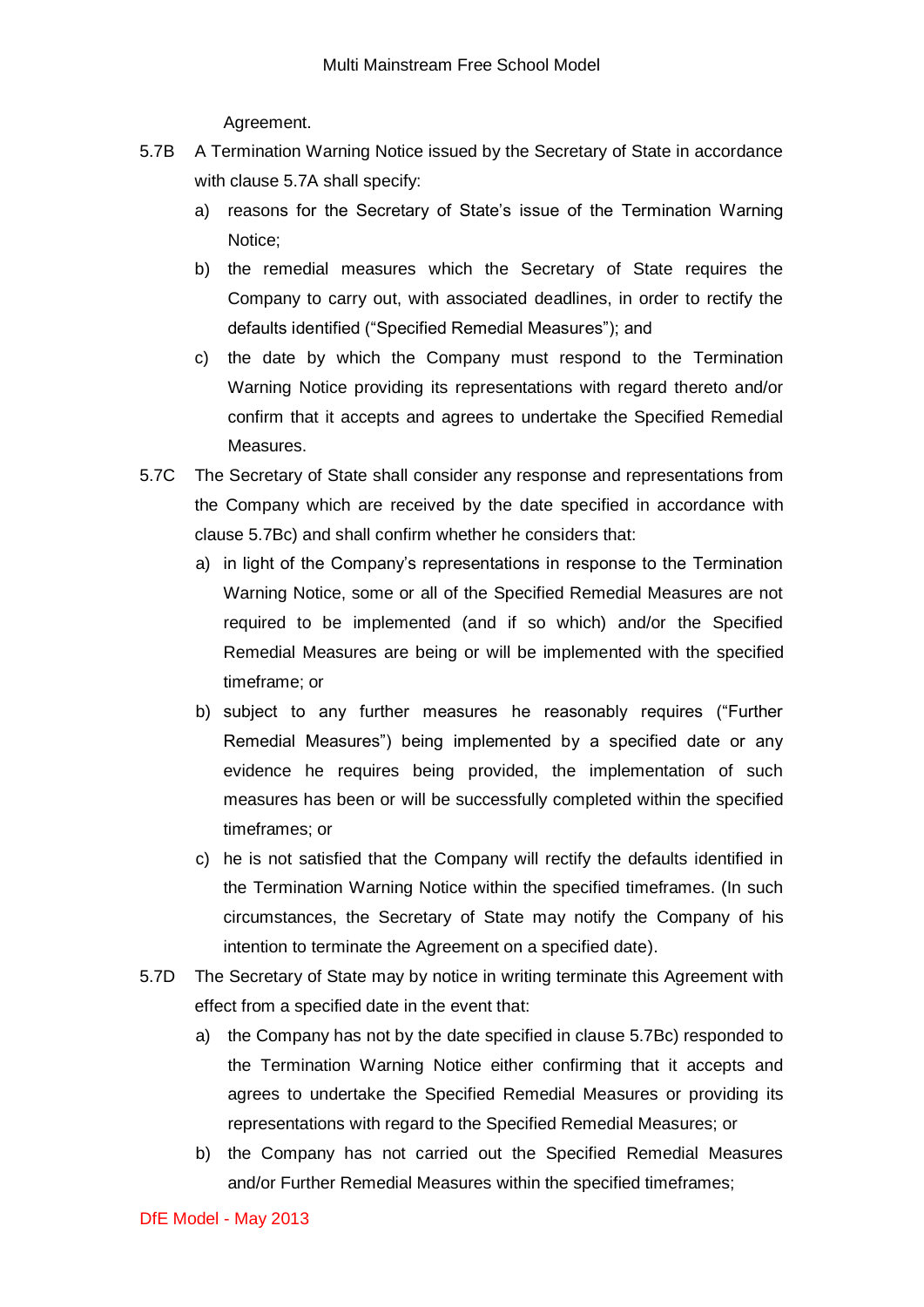provided that having considered any representations made by the Company pursuant to clause 5.7Bc), the Secretary of State remains satisfied that it is appropriate to terminate the Agreement

### **Notice of Intention to Terminate**

- 5.7E The Secretary of State may at any time give written notice of his intention to terminate the Agreement where the Chief Inspector gives notice to the Company in accordance with section 13(3) of the Education Act 2005 stating that in the Chief Inspector's opinion –
	- a) special measures are required to be taken in relation to the Academy; or
	- b) the Academy requires significant improvement.
- 5.7F Any notice issued by the Secretary of State in accordance with clause 5.7E shall invite the Company to respond with any representations within a specified timeframe.
- 5.7G Where the Secretary of State has given notice of his intention to terminate this Agreement in accordance with clauses 5.7E and 5.7F and
	- a) he has not received any representations from the Company within the timeframe specified in clause 5.7F; or
	- b) having considered the representations made by the Company pursuant to clause 5.7F, the Secretary of State remains satisfied that it is appropriate to terminate this Agreement

he may by notice in writing terminate this Agreement, such termination to take effect from the date of the notice.

#### **Termination with Immediate Effect**

- 5.7H Not used.
- 5.7I Not used.
- 5.7J Not used.
- 5.8 If the Company has not obtained full planning permission (including where relevant listed building consent), in respect of the site on which it is proposed that the Academy will be situated, by date 31 July 2015, the Secretary of State may terminate this Agreement by notice in writing to the Company such termination to take effect on the date of the notice.
- 5.9 If at any time after the signing of this Agreement but prior to the Academy opening date, the Secretary of State is of the view that:
	- i. the Academy would, on opening, provide an unacceptably low standard of education; or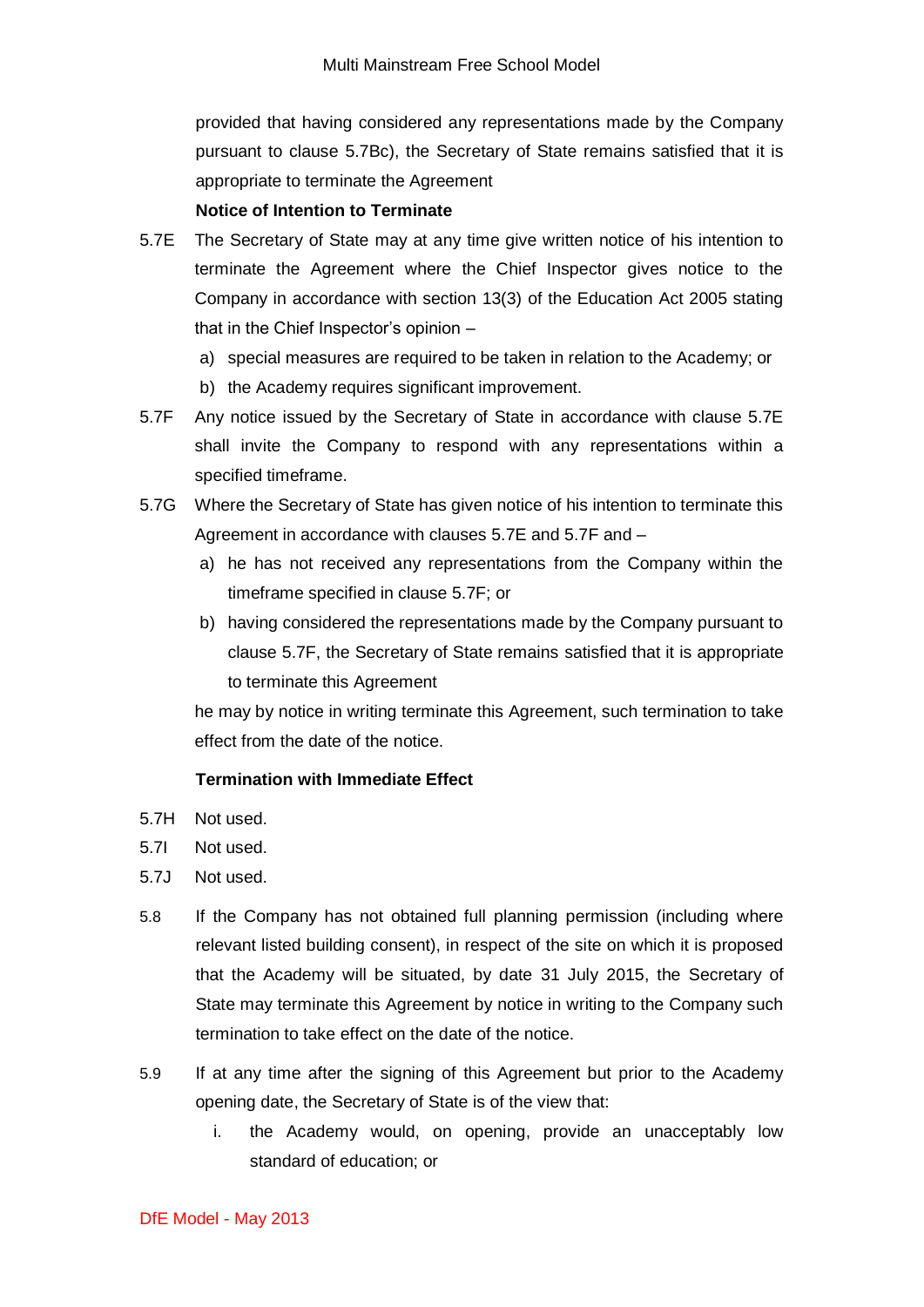- ii. the safety of pupils or staff at the Academy would, on opening, be threatened; or
- iii. the staff employed at the Academy are unsuitable;
- iv. there is a serious breakdown in the way the Company is being managed or governed; or
- v. the buildings and other structures on the Land are unsuitable or the Company has not obtained Building Regulation approval;

he may in writing either:

- a) require the Company (i) not to open the Academy; and/or (ii) not to admit pupils of a particular age range, to be determined by the Secretary of State; and/or (iii) not to use any building or other structure on the Land until such time as the relevant matter or matters listed in 1. to 5. above has or have been resolved to the Secretary of State's satisfaction; or
- b) terminate this Agreement by notice in writing to the Company such termination to take effect on the date of the notice.
- 5.10 Not used.
- 5.11 If the Secretary of State has cause to serve a notice on the Company under section 165 of the Education Act 2002 and a determination (from which all rights of appeal have been exhausted) has been made that the Academy shall be struck off the Register of Independent Schools, he may terminate this Agreement by notice in writing to the Company such termination to take effect on the date of the notice.
- 5.12 If
	- a) Any Directors or member of the Company refuses to consent to any checks required under this Agreement, or as otherwise requested by the Secretary of State; or
	- b) The Secretary of State determines that any Director or member of the Company is unsuitable,
	- the Secretary of State may:
		- i. direct the Company to ensure that the Director or member resigns or is removed within 42 days, failing which the Secretary of State may serve a Termination Notice; or
		- ii. serve a Termination Notice.
- 5.13 For the purposes of clause 5.12 a Director or member of the Company will be "unsuitable" if that Director or member: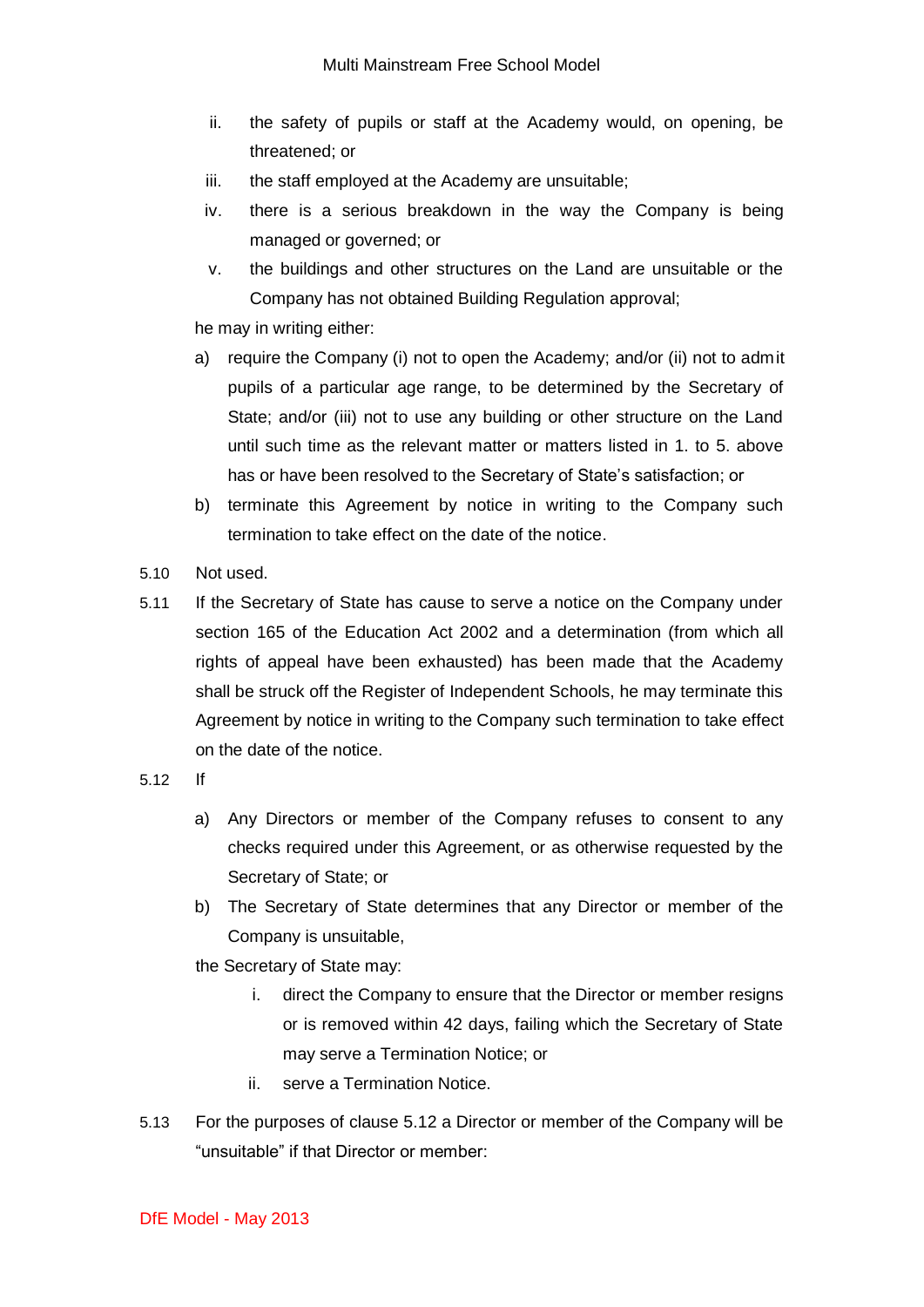- a) has been convicted of an offence;
- b) has been given a caution in respect of an offence;
- c) is subject to a relevant finding in respect of an offence; or
- d) has engaged in relevant conduct,

as a result of which, the Secretary of State considers that that Director or member is unsuitable to take part in the management of the Academies.

- 5.14 For the purposes of clause 5.13:
	- a) a Director or member of the Company will be subject to a "relevant finding" in respect of an offence if:
		- i. that Director or member has been found not guilty of the offence by reason of insanity;
		- ii. that Director or member has been found to be under a disability and to have done the act charged against them in respect of the offence; or
		- iii. a court outside the United Kingdom has made a finding equivalent to that described in paragraphs (i) and (ii) above.
	- b) "relevant conduct" is conduct by a Director or member of the Company which is:
		- i. aimed at undermining the fundamental British values of democracy, the rule of law, individual liberty and mutual respect and tolerance of those with different faiths and beliefs; or
		- ii. found to be in breach of professional standards by a professional body; or

so inappropriate that, in the opinion of the Secretary of State, it makes that Director or member unsuitable to take part in the management of the Academy.

#### 6 **EFFECT OF TERMINATION**

- 6.1 In the event of termination of this Agreement however occurring, the school shall cease to be an Academy within the meaning of Sections 1 and 1A of the Academies Act 2010.
- 6.2 Subject to clause 6.3 and 6.4, if the Secretary of State terminates this Agreement pursuant to clause 5.1 of this Agreement, the Secretary of State shall indemnify the Company. If the Secretary of State terminates this Agreement other than pursuant to clause 5.1 of this Agreement, the Secretary of State may in his absolute discretion indemnify or (to such extent if any as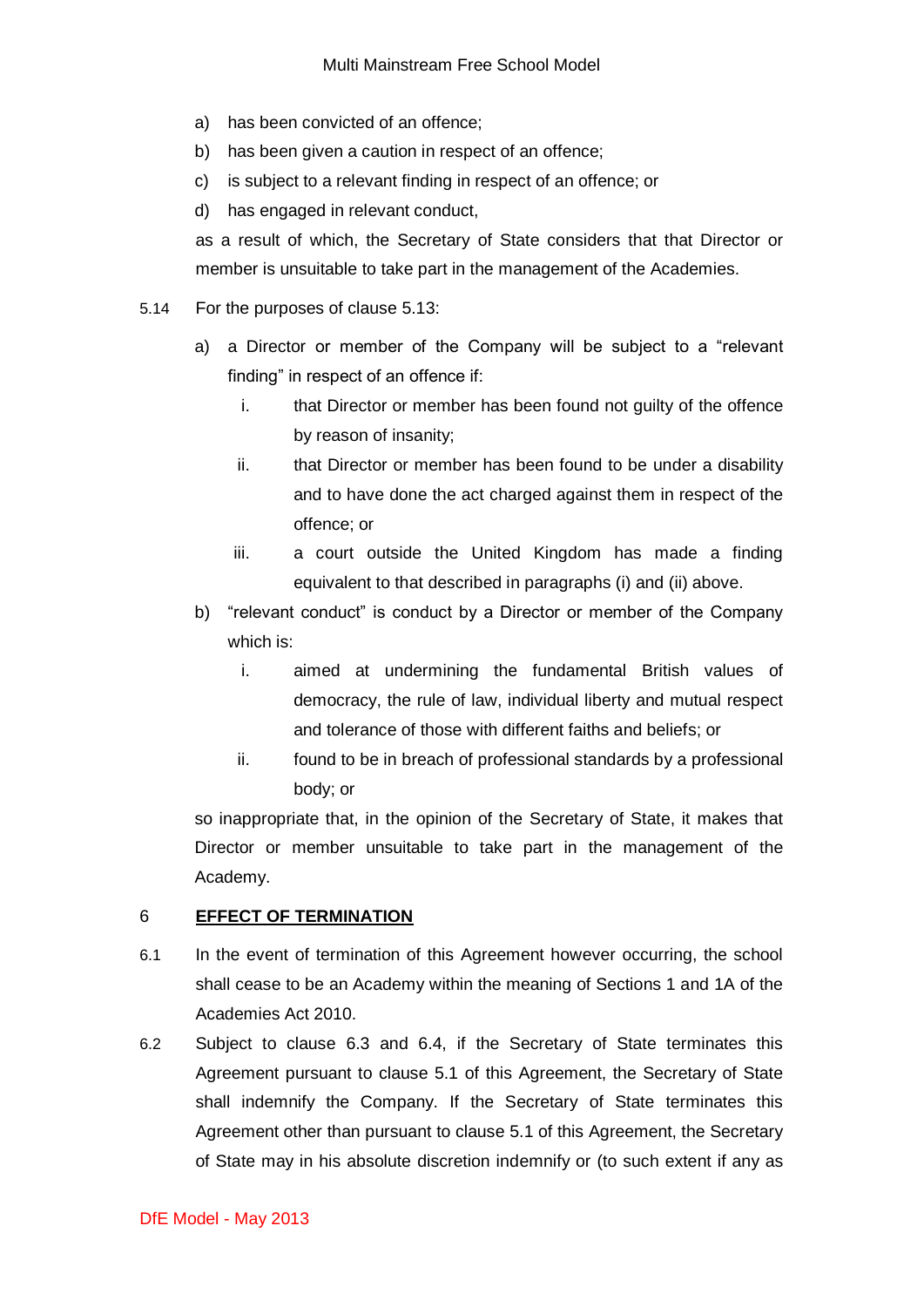he may in his absolution discretion consider appropriate) compensate the Company.

- 6.3 The amount of any such indemnity or compensation shall be determined by the Secretary of State having regard to any representations made to him by the Company, and shall be paid at such times and in such manner as the Secretary of State may reasonably think fit.
- 6.4 The categories of expenditure incurred by the Company in consequence of the termination of the Agreement in respect of which the Secretary of State shall (where the Secretary of State terminates this Agreement pursuant to clause 5.1) indemnify the Company and may (where the Secretary of State terminates this Agreement otherwise than pursuant to clause 5.1) in his absolute discretion indemnify or compensate the Company include (but not by way of limitation), staff compensation and redundancy payments, compensation payments in respect of broken contracts, expenses of disposing of assets or adapting them for other purposes, legal and other professional fees, and dissolution expenses.
- 6.5 Subject to clause 6.6, on the termination of this Agreement however occurring, the Company shall in respect of any of its capital assets at the date of termination:
	- a) promptly transfer a proportion of the assets to a person nominated by the Secretary of State, if the Secretary of State considers that all or some of those assets need to be used for any educational purpose by that nominee. The proportion of the assets to be transferred shall be the same as the proportion of the capital contribution made by the Secretary of State to the original value of those assets, whether that contribution was made on the establishment of the Academy or later; or
	- b) if the Secretary of State confirms that a transfer under clause 6.5(a) is not required, promptly repay to the Secretary of State a sum equivalent to the percentage of the value of the assets at the date of termination, or, by agreement with the Secretary of State, at the date of subsequent disposal of those assets. Such percentage to be the same as the percentage of the capital contribution made by the Secretary of State to the original value of those assets, whether that contribution was made on the establishment of the Academy or later.
- 6.6 The Secretary of State may waive in whole or in part the repayment due under clause 6.5(b) if: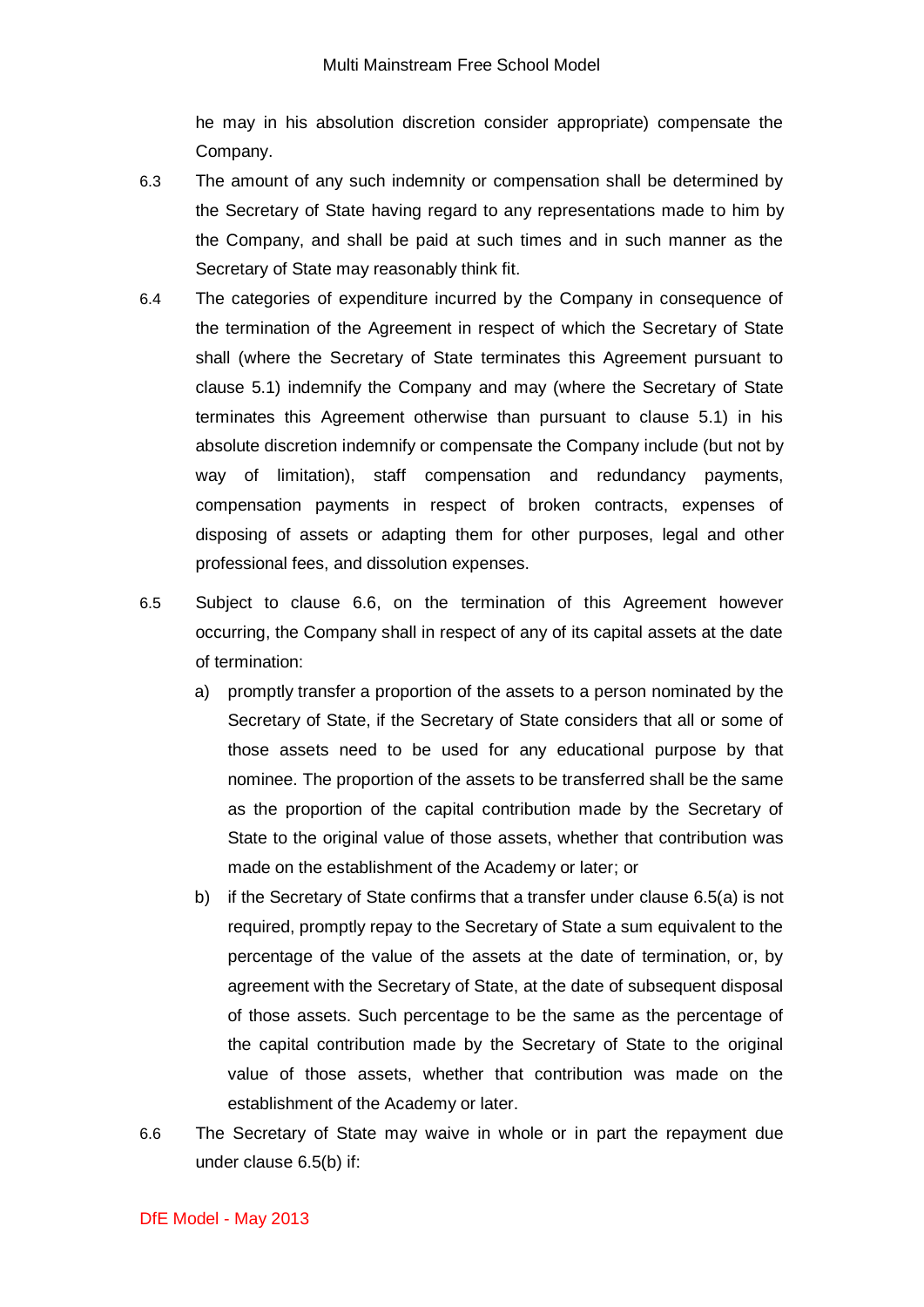- a) The Company obtains his permission to invest the proceeds of sale for its charitable objects; or
- b) The Secretary of State directs all or part of the repayment to be paid to the L A.
- 6.7 The sale or disposal by other means of publicly funded land held for the purposes of an Academy is now governed by Part 3 of Schedule 1 to the Academies Act 2010.

# 7 **ANNEX**

7.1 The Annex to this Agreement forms part of and is incorporated into this Agreement.

# 8 **GENERAL**

- 8.1 This Agreement shall not be assignable by the Company.
- 8.2 No delay, neglect or forbearance on the part of the Secretary of State in enforcing (in whole or in part) any provision of this Agreement or in exercising (in whole or in part) any right conferred on him by this Agreement shall be or be deemed to be a waiver of such provision or right or a waiver of any other provision or right or shall in any way prejudice any right of the Secretary of State under this Agreement or shall amount to an election not to enforce such provision or exercise such right (including, for the avoidance of doubt, any right to terminate this Agreement).
- 8.3 Termination of this Agreement, for any reason, shall not affect the accrued rights, remedies, obligations or liabilities of the parties existing at termination.
- 8.4 This Agreement may be executed in any number of counterparts, each of which when executed and delivered shall constitute a duplicate original, but all the counterparts shall together constitute the one agreement.

### 9 **THE MASTER AGREEMENT**

9.1 Except as expressly provided in this Agreement the Master Agreement shall continue in full force and effect.

# **10 ENGLISH LAW**

10.1 This Agreement and any dispute or claim arising out of or in connection with it or its subject matter or formation (including non-contractual disputes or claims) shall be governed by and construed in accordance with the law of England and Wales.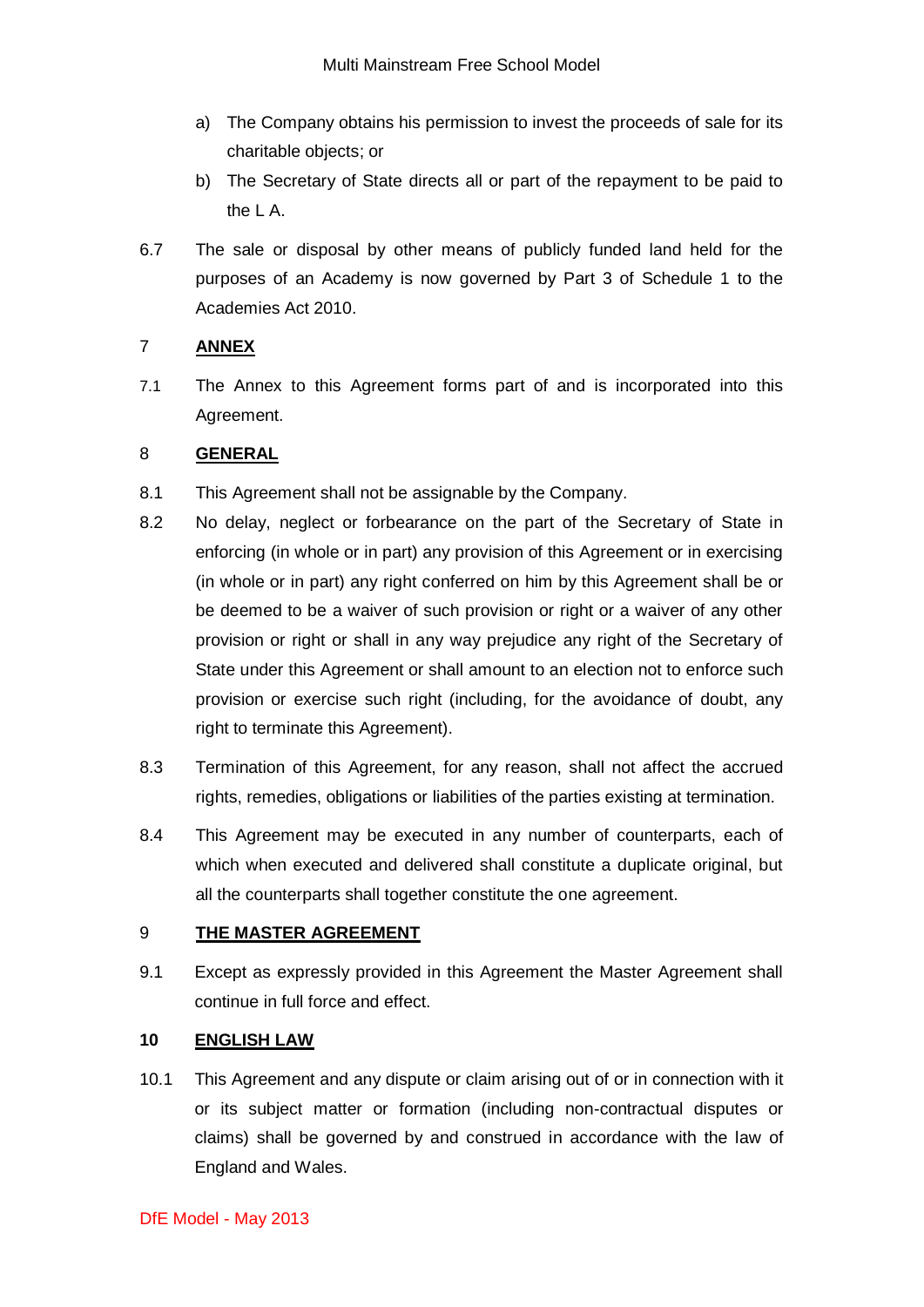10.2 The parties irrevocably agree that the courts of England and Wales shall have exclusive jurisdiction to settle any dispute or claim that arises out of or in connection with this agreement or its subject matter or formation (including non-contractual disputes or claims).

# **LAND**

10A) Not used.

## **Restrictions on Land transfer**

- 10B) In consideration that it has or will be obtaining a legal interest in the Land, such acquisition being financed by the Secretary of State, the Company:
	- a) shall, on registration of the Lease, apply to the Land Registry for a restriction in the proprietorship register (under section 43(1)(a) of the Land Registration Act 2002 in Form RX1 as prescribed by Rule 91 and Schedule 4 of the Land Registration Rules 2003) ('LRR 2003')) in the following terms:

*No disposition of the registered estate by the proprietor of the registered*  estate is to be registered without a written consent signed by the *Secretary of State for Education of Sanctuary Buildings, Great Smith Street, London SW1P 3BT.*

- b) shall take any further steps reasonably required to ensure that the restriction referred to in clause 10B(a) is entered on the proprietorship register,
- c) shall provide the Secretary of State with confirmation of the entry of the restriction referred to in clause 10B(a) as soon as reasonably practicable after it receives notification from the Land Registry,
- d) in the event that it has not registered the restriction referred to in clause 10B(a), hereby consents to the entering of the restriction referred to in 10B(a) in the register by the Secretary of State (under s. 43(1)(b) of the Land Registration Act 2002); and
- e) shall not, without the consent of the Secretary of State, apply to dis-apply, modify or remove (by cancellation or otherwise) a restriction entered in accordance with clause 10B(a) or 10B(d) above, whether by itself, a holding company, a subsidiary company, or a receiver, administrator or liquidator acting in the name of the Company.

## **Obligations of the Company**

10C)(i) The Company shall keep the Land clean and tidy and make good any damage it causes to the Land and / or any deterioration to the condition of the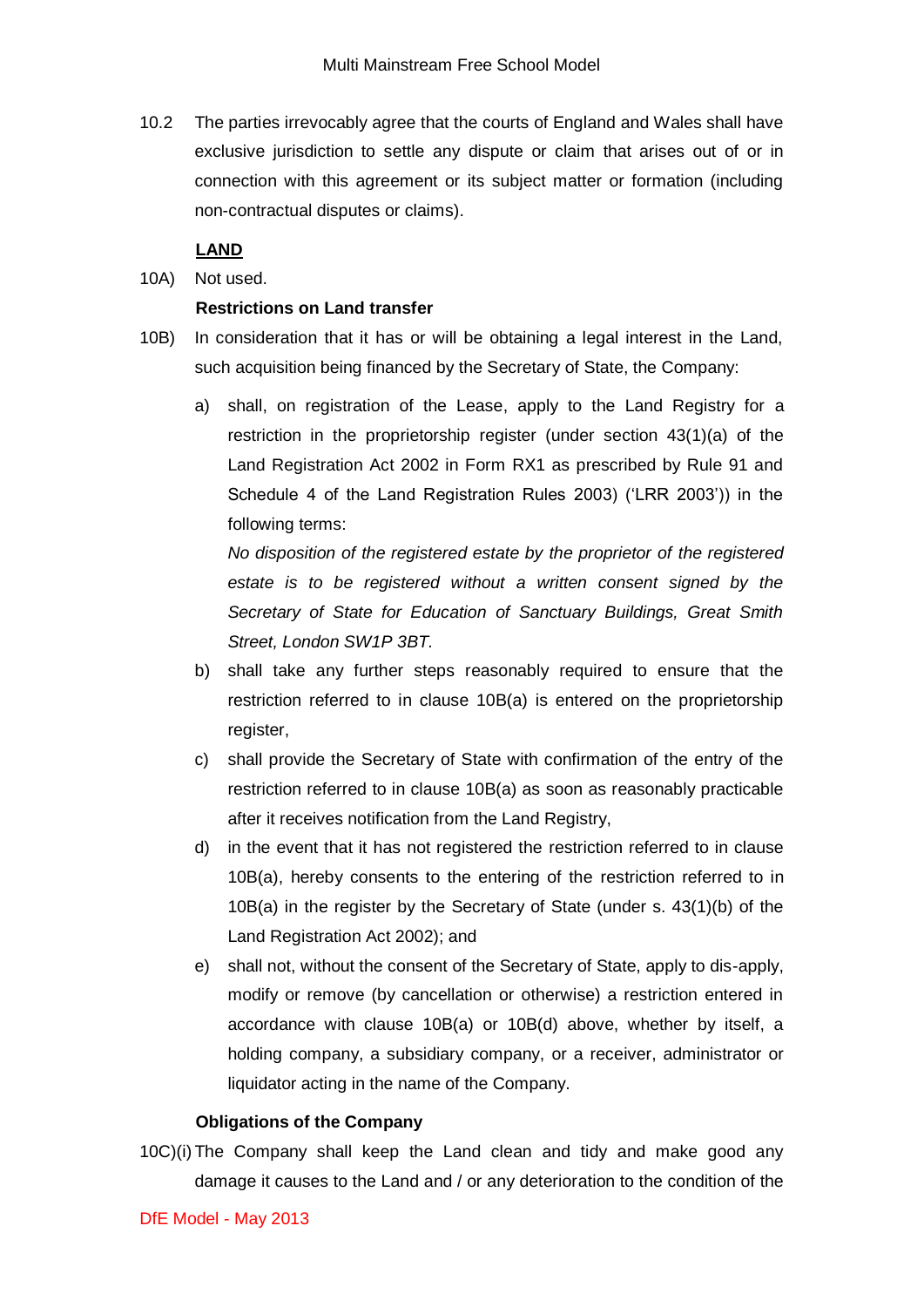Land that may arise from the date of this Agreement, save that the Company shall ensure that any actions undertaken in compliance with this clause shall be consistent with the terms of the Lease. In compliance with this clause, the Company shall not do or cause or permit to be done anything to lessen the value or marketability of the Land save with the express written consent of the Secretary of State.

- 10C)(ii) The Company shall observe and comply with its obligations under the Lease and shall promptly enforce its rights against the Landlord.
- 10C)(iii) The Company agrees it shall seek and obtain the prior written consent of the Secretary of State, not to be unreasonably withheld or delayed before taking any steps to:
	- a) terminate, vary, surrender or dispose of the Lease; and / or
	- b) grant any consent or licence in respect of the Land or any part of it; and / or
	- c) create or permit to arise or continue any encumbrance affecting the Land or any part of it; and / or
	- d) part with or share possession or occupation of the Land or any part of it; and / or
	- e) enter into any onerous or restrictive obligations affecting the Land or any part of it.
- 10C) iv) The Company agrees that prior to taking any steps, including but not limited to the service of any notice or waiver of any condition, under any contractual arrangement entered into in respect of the acquisition of the legal interest in the Land, it shall seek and obtain the written consent of the Secretary of State, not to be unreasonably withheld or delayed.

#### **Insurance**

- 10D) Unless and for so long as the Company is a member of the Secretary of State's Risk Protection Arrangement, the Company shall, save where the terms of the Lease provide for the Landlord to obtain insurance in respect of the Land:
	- a) keep the Land insured as in accordance with the terms of the Lease and in any event with a reputable insurance office against loss or damage by the Insured Risks in the sum the Company is advised represents the reinstatement value of the Land from time to time;
	- b) pay the premiums for insurance promptly as they become due and maintain in force the policies of insurance on the Land;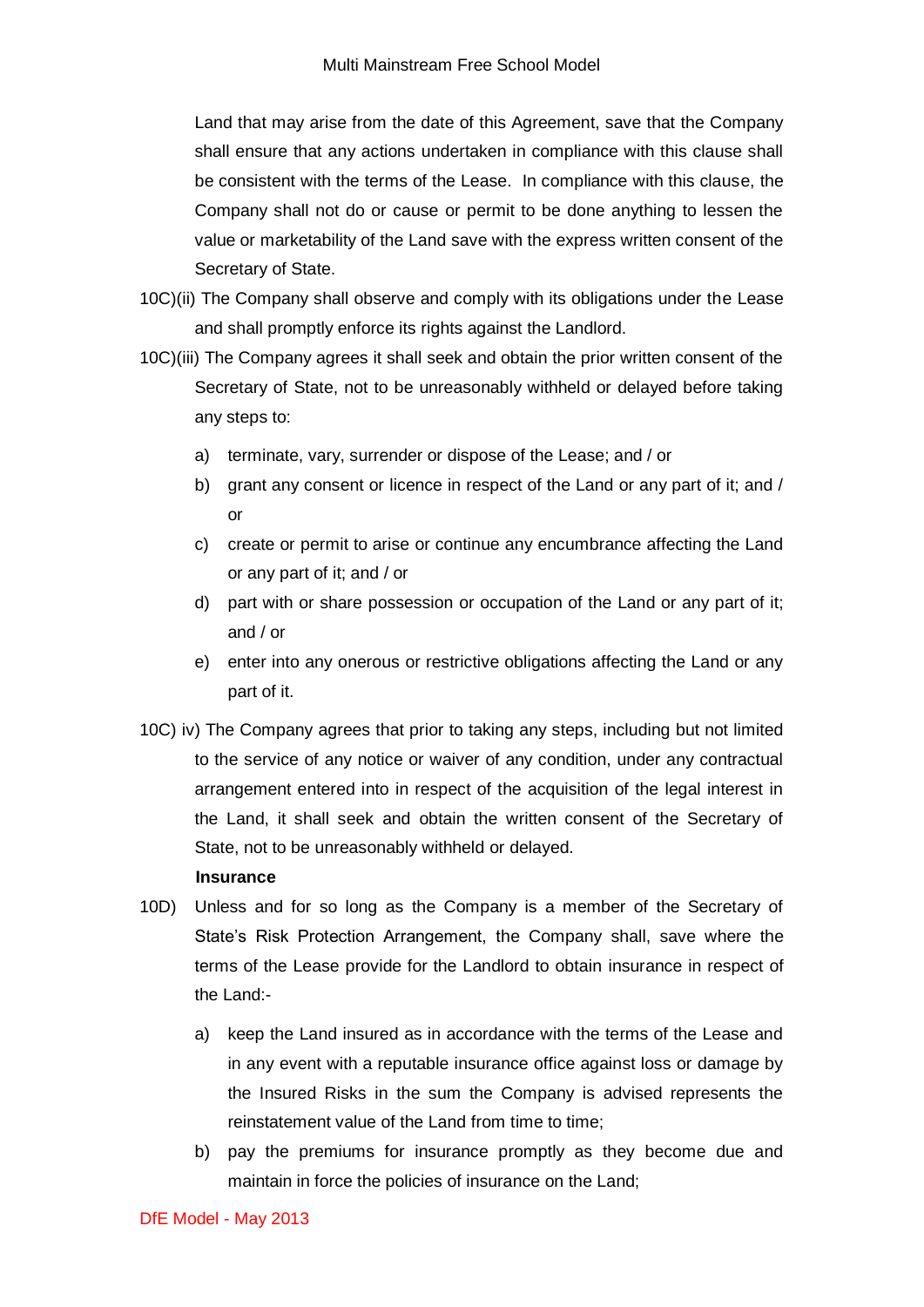- c) following the incidence of damage to or destruction of the Land and subject to receipt of all necessary consents licences permissions and the like apply the proceeds of the policy of the insurance received for those purposes in rebuilding and reinstating the Land (provided that this clause should be satisfied if the Company provides premises not necessarily identical to the Land as the same existing prior to such damage or destruction occurring) as soon as may be reasonably practicable;
- d) produce to the Secretary of State a copy of the insurance policy whenever reasonably requested and the receipt for the last premium or other evidence of renewal and up to date details of the amount of cover (but no more often than once in any period of 12 months in both cases);
- e) not knowingly do anything whereby any policy of insurance relating to the Land may become void or voidable;
- f) insure against liability in respect of property owners' and third party risks including occupiers liability.

### **Transfer of Land**

- 10E) In consideration that it has or will be obtaining a legal interest in the Land, such acquisition being financed by the Secretary of State, the Company hereby grants and the Secretary of State hereby accepts an option, exercisable by the Secretary of State or his nominee, to acquire the said Land or any part thereof at nil consideration. The option hereby granted shall be exercisable (by notice in writing by or on behalf of the Secretary of State) on the termination of this Funding Agreement for whatever cause. On the exercise of this option, the Law Society's Standard Conditions of Sale for Commercial Property in force at the date of such exercise shall apply to the transaction and completion shall take place 28 days after such exercise.
- 10F) In consideration that it has or will be obtaining a legal interest in the Land, such acquisition being financed by the Secretary of State, the Company:
	- a) shall, within 14 days from the transfer to it of the Land or the signing of this Agreement, whichever is the latter, apply to the Land Registry in Form AN1 as prescribed by Rule 81 of the Land Registration Rules 2003 for a notice to be entered in the register (under section 34(3)(a) of the Land Registration Act 2002) to protect the option granted under clause 10E and including a copy of this Agreement as evidence of that option,
	- b) shall take any further steps required to ensure that the notice referred to in clause 10F(a) is entered on the proprietorship register,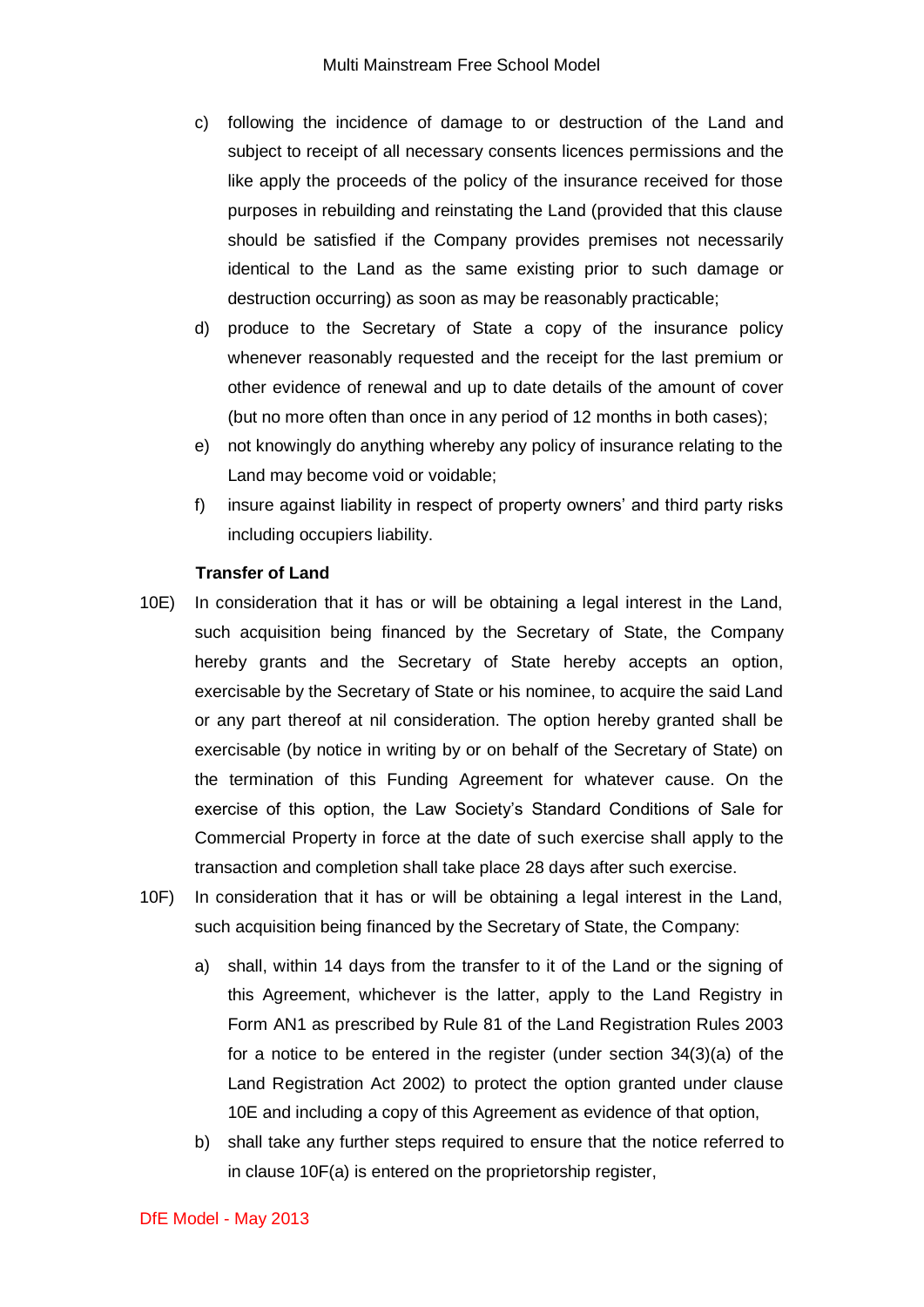- c) shall provide the Secretary of State with confirmation of the entry of the notice referred to in clause 10F(a) as soon as practicable after it receives notification from the Land Registry,
- d) in the event that it has not registered the notice referred to in clause 10F(a), hereby consents to the entering of the notice referred to in 10F(a) in the register by the Secretary of State (by application in Form UN1 under s. 34(3)(b) of the Land Registration Act 2002),
- e) shall not, without the consent of the Secretary of State, apply to dis-apply, modify or remove (by cancellation or otherwise) a notice entered in accordance with clause 10F(a) or 10F(d) above, whether by itself, a holding company, a subsidiary company, or a receiver, administrator or liquidator acting in the name of the Company, and
- f) in the case of previously unregistered land, for the further protection of the option granted in Clause 10E the Company shall within 14 days of the acquisition of the legal interest in the Land or the signing of this Agreement, whichever is the latter, make application to register a Class C (iv) land charge in the Land Charges Registry and a Caution against First Registration in the Land Registry and shall provide the Secretary of State with copies of the entries secured thereby within 7 days of completing each registration, respectively. If the Secretary of State is of the view that the Company has failed to perform the registration obligations in this subclause he shall be at liberty to make his own applications to secure these registrations.
- 10G) Not used.
- 10H) Not used.

### **Sharing of the Land**

- 10I) The Company agrees that if:
	- a) the Academy does not reach its planned capacity over a period of 7 Academy Funding Years; or
	- b) notice of termination is served by either the Company or the Secretary of State in accordance with clause 5.1 of this Agreement; or
	- c) in the reasonable opinion of the Secretary of State the operation of the Academy at planned capacity does not require the use of the full extent of the Land,

it will share occupation of the Land with such other Academy as the Secretary of State deems appropriate in the circumstances and enter into such legal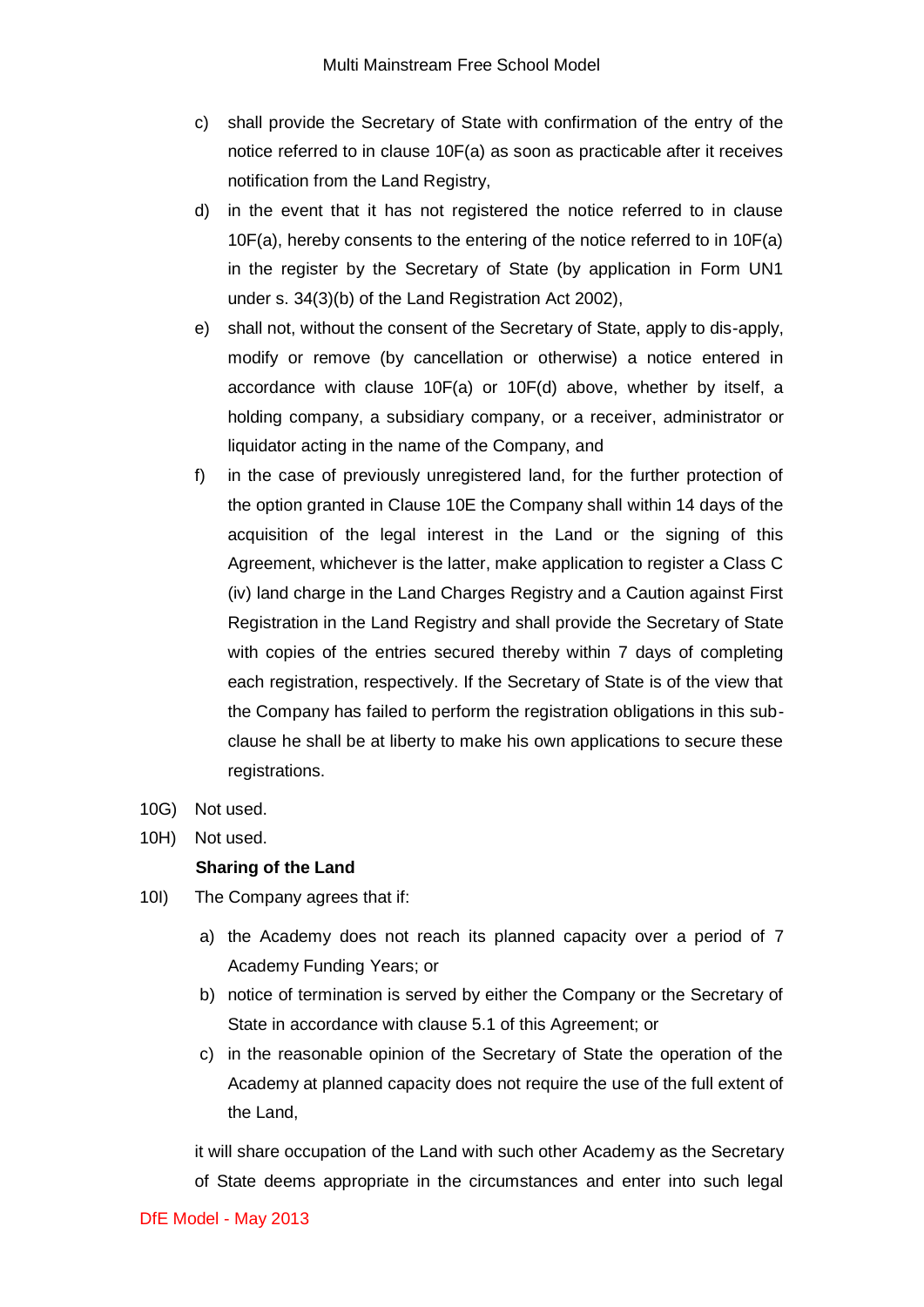arrangements in respect of the same as are required by the Secretary of State.